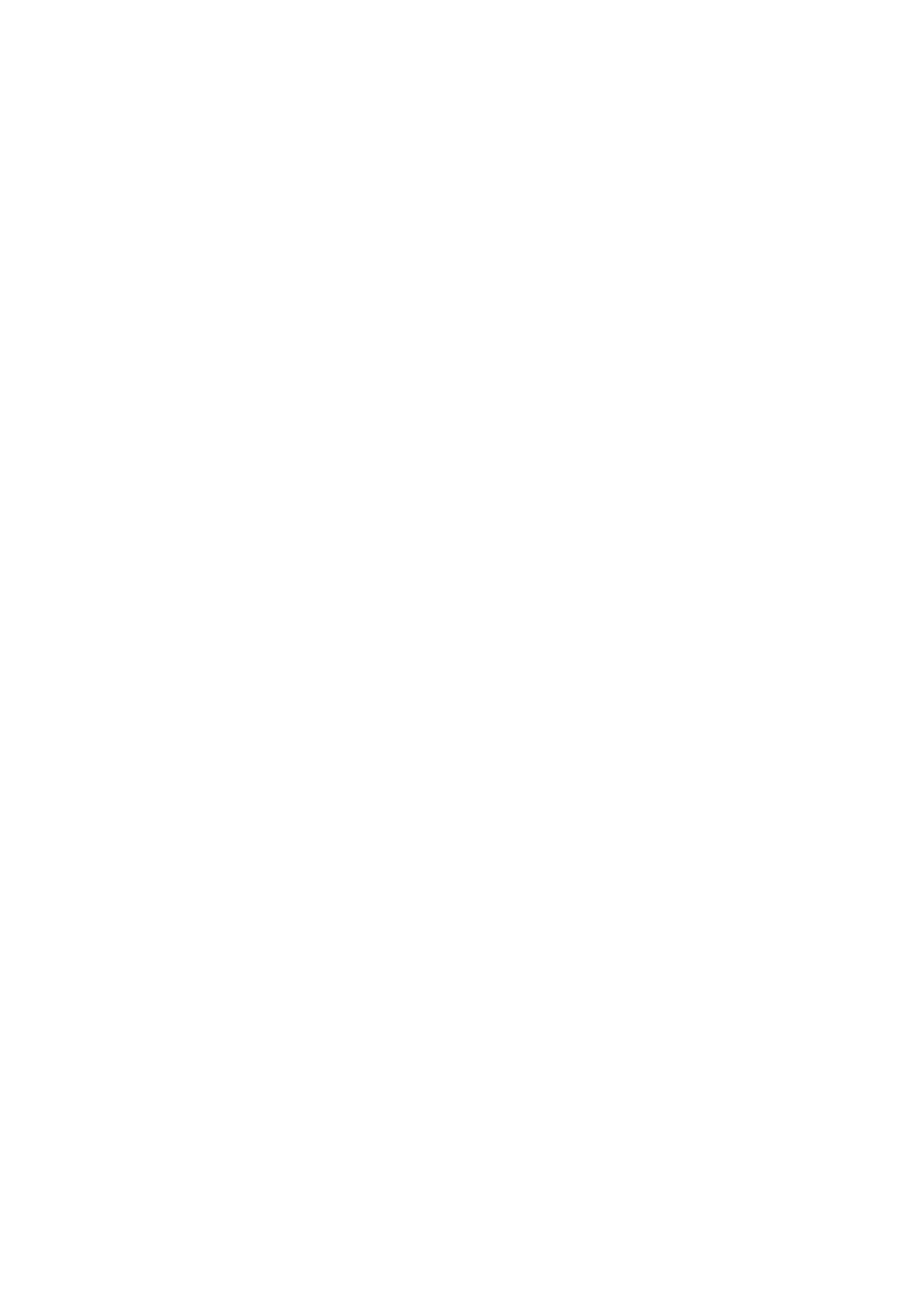## *Preamble*

**The digitisation of the science system opens up completely new opportunities for more openness in science. This openness increases quality, reproducibility, and transparency of scientific findings. Society, business and politics can participate in scientific processes on an unprecedented scale and make use of scientific knowledge and findings to contribute jointly to the solution of global challenges.**

**The digitisation of science also presents enormous challenges to all stakeholders in the science system. The research and publishing processes as well as the behaviour of market actors are changing fundamentally. From this it follows that new negotiating processes between actors in long-established markets, such as the publishing market, are needed. In addition, new markets arise, for instance in the area of research data, for which market behaviour, market actors, market growth etc. cannot be fully predicted at this time today.** 

**In this context the ZBW – Leibniz Information Centre for Economics places its strategy 2022-2026, which consistently follows up on the strategy 2015-2020. This strategy is to be seen as the implementation and focusing of the mission laid down in the ZBW statutes. Bearing this in mind, not all areas of activity which are opened up by the digitisation of the science system will be addressed. Digitisation, as it is understood for the purposes of this strategy, is the digital change, creation, and provision of scientific information and of digital services to procure such information. The strategy in particular addresses the effects that digisation has on research and publishing processes in economics.** 

**With its strategy, the ZBW wants to contribute to the best possible use of the chances offered by digitisation in the fields of research and innovation, and aims to have a part in shaping digitisation in economics. This strategy contributes to offering innovative services for modern information provision in economics. Within the context of this strategy document, the research community in economics includes students, teachers, and researchers in economics at all stages of their academic career.**

**To achieve this goal, the ZBW applies its comprehensive user and market knowledge, its unique and growing holdings (both printed and digital), and its research excellence in the field of Open Science. In addition, it arranges a steadily growing number of accesses to scholarly information relevant to economics.**

**The ZBW is aware that the strategy can only be successfully implemented if great importance is attached to the qualification and innovative strength of its own employees. Their enthusiasm and ingenuity are the foundation for the success of the ZBW.**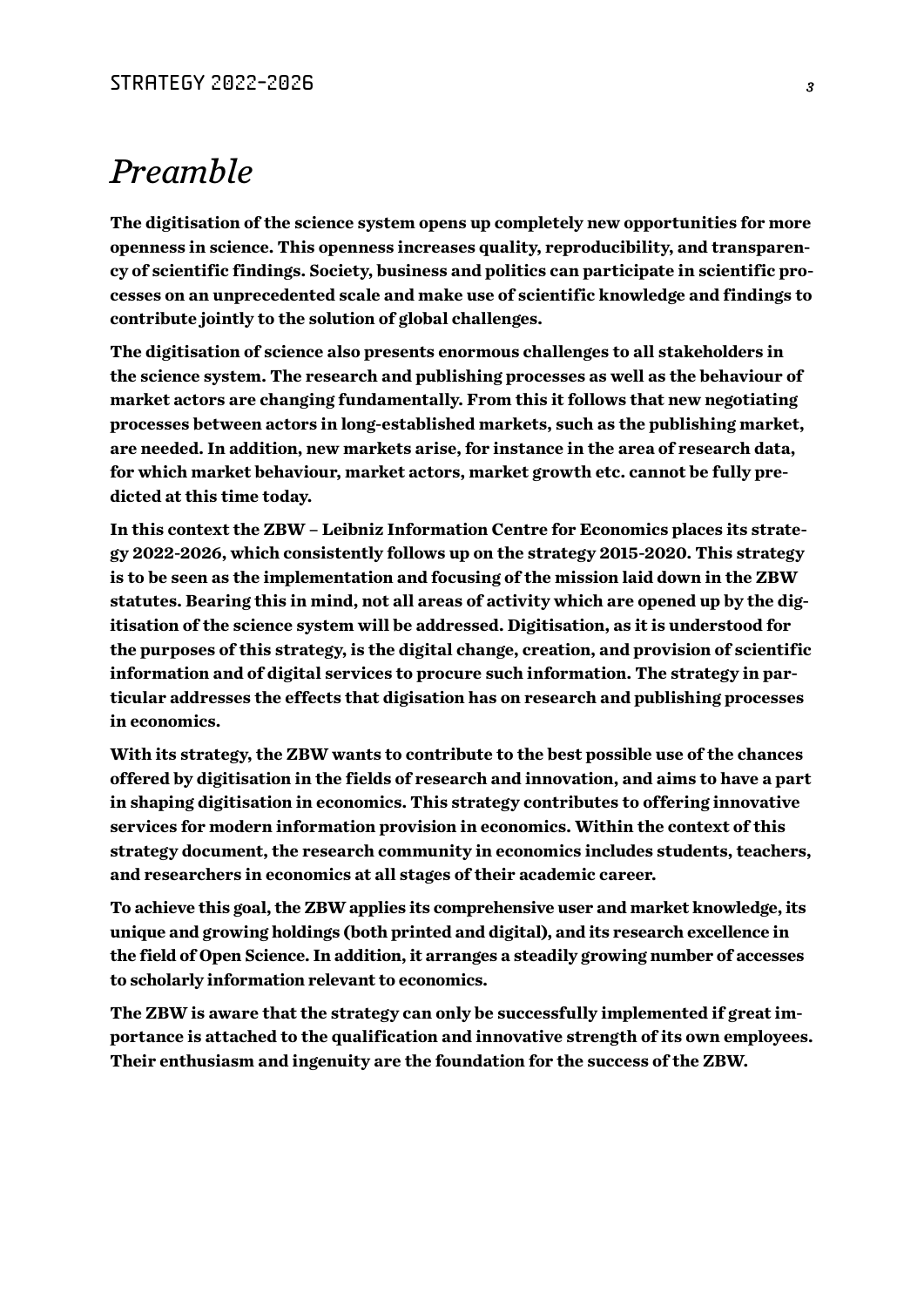#### **Numerous documents address the framework conditions underlying this strategy. Among the most important in Germany are:**

- $\rightarrow$  Pact for Research and Innovation, Joint Science Conference (GWK)
- $\rightarrow$  Declaration on Goals and Measures of the Leibniz Association in the Pact for Research and Innovation – Update 2021-2030
- $\rightarrow$  DFG Impulse Paper The Digital Turn in the Sciences and Humanities (2020)
- $\rightarrow$  Open Access Strategy 2021-2025 of the Alliance Initiative Digital Information
- $\rightarrow$  German Council for Science Information Infrastructures: Digital competencies urgently needed! Recommendations on career and training prospects for the scientific labour market (2019)
- $\rightarrow$  German Council for Scientific Information Infrastructures: Performance through diversity. Recommendations regarding structures, processes, and financing for research data management in Germany (2016)

#### **Beyond this, the following internationally relevant recommendations provide guidance for the ZBW:**

- $\rightarrow$  UNESCO Recommendation on Open Science (2021)
- $\rightarrow$  Future Frontiers G7 Compact on Research Collaboration (2021)
- $\rightarrow$  Prompting an EOSC in practice Final report and recommendations of the Commission 2nd High Level Expert Group on the European Open Science Cloud (EOSC) (2018)
- $\rightarrow$  10 Principles of Plan S Making full and immediate Open Access a reality
- $\rightarrow$  Open Access 2020 Mission Statement

**The following pages first present the statutory mission and vision of the ZBW. Four strategic priorities are framed which serve to fulfil the mission and to approximate the vision as best as possible. For each of these strategic priorities, individual goals are subsequently defined that must be reached by the year 2026. The description of strategic approaches related to these goals shows how these goals are to be achieved. The concrete measures and necessary resources for implementing the strategic approaches are to be described in the ZBW's annual financial plans, the so-called programme budgets, i.e. outside of this strategy document. The degree to which the goals of this strategy will have been achieved will be verified regularly by means of qualitative and quantitative indicators stated in the programme budgets so that controlling measures can be defined in case of deviation. Subsequently, the strategy document addresses important cross-cutting issues that affect all areas of the ZBW.**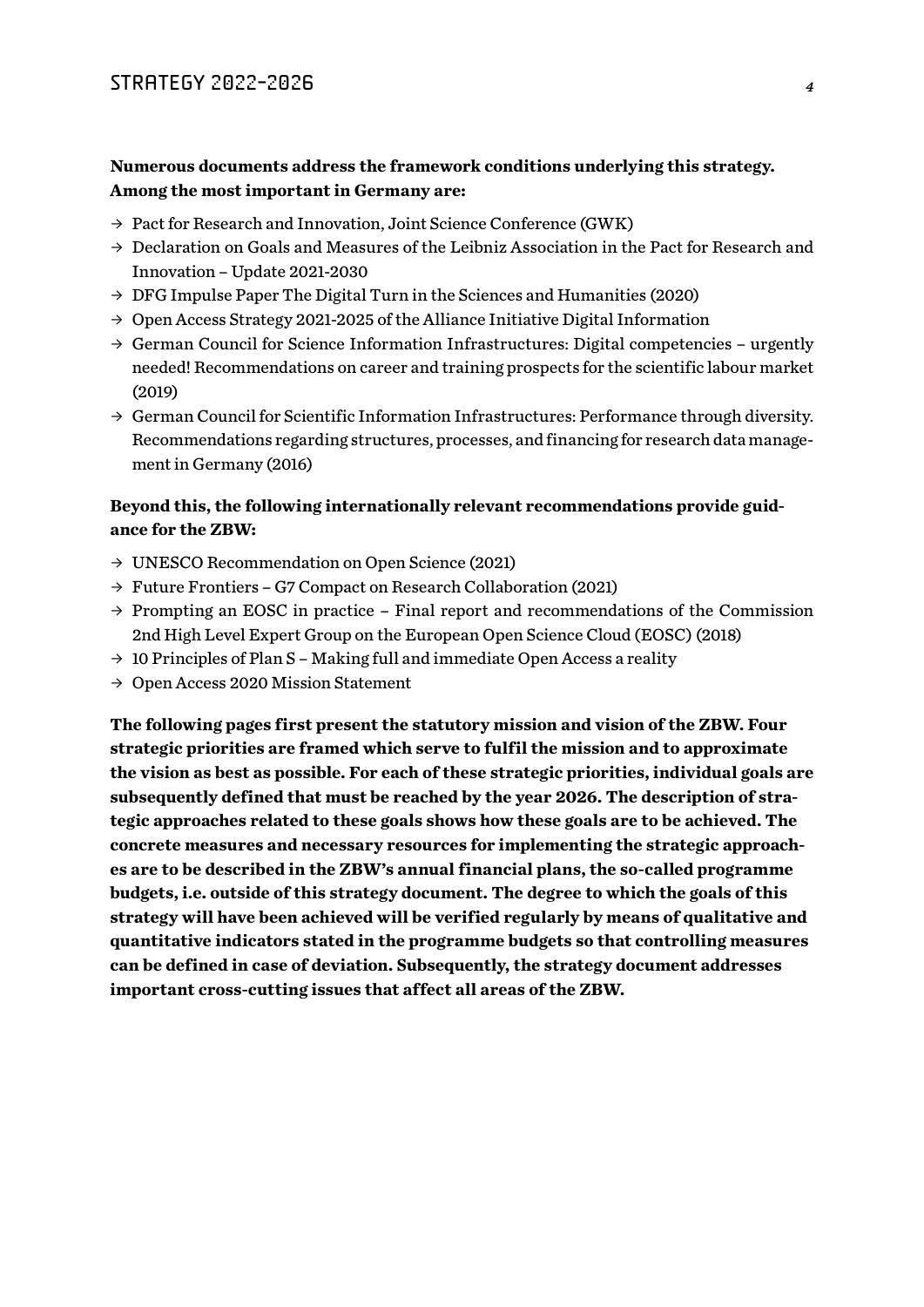# *Mission*

**The foundation collects and indexes economic literature published all over the world. It offers comprehensive services that enable an efficient, effective, and sustainable use of scientific information in economics. It is a user-oriented scientific information infrastructure institution committed to modern and innovative exigencies of information provision.**

# *Vision*

**The ZBW sets national and international benchmarks for modern information provision in economics.**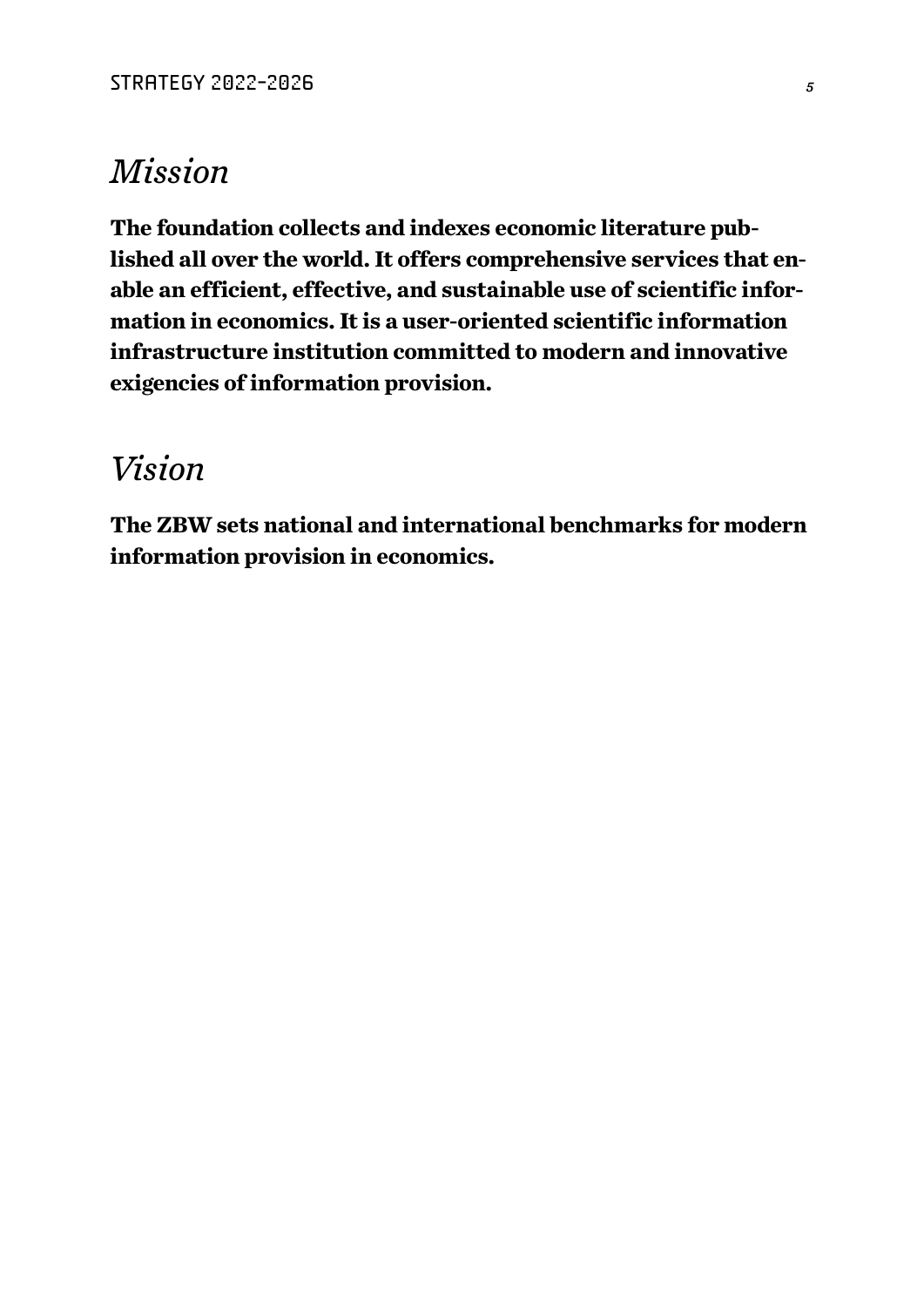# *Strategic priorities*

## *1. Contextualising digitalisation*

**It is of the utmost importance to the ZBW to contextualise as best as possible the digitisation of science in general and of economics in particular and the concomitant scientific processes, methods and tools, so it can fulfil its mission. The digitisation of science affects essential areas that are relevant to the future success of the ZBW. Among these are scientific working practices, research and publishing culture, scholarly communication, and the change of the (digital) publishing market. Lastly, digitisation also affects internal areas of the ZBW as a research-based infrastructure institution, for instance in the design of digital working environments for its employees.**

**The ZBW understands digital transformation as a process where hybrid and digital formats are becoming ever more important beside analogue formats. This strategic priority ensures that the ZBW continuously takes measures to recognise the effects of digitisation on research and publishing processes, as well as its own working practices, early and to contextualise them appropriately in an analogue, hybrid or digital world. Based on this, the ZBW develops existing offers, creates new offers or ends offers that no longer meet the requirements or expectations for digital scholarly work.**

#### **Goal 1.1: The ZBW identifies needs and existing potentials to support analogue, hybrid, and digital working practices in economics as best as possible.**

- $\rightarrow$  Intensive contact with the users of ZBW services during day-to-day operations and tightly focused user experience studies serve to gain experience with and knowledge about working practices.
- $\rightarrow$  Intensive contacts with learned societies in economics, active participation in economics-related consortia of the National Research Data Infrastructure (NFDI), participation in national and international bodies, joint projects with scientific institutions, and the organisation of its own events contribute to an exchange of experiences with the economic research community.
- $\rightarrow$  Issue-specific advisory boards as well as the Scientific Advisory Board of the ZBW contribute to safeguard the knowledge gained and the measures derived from it.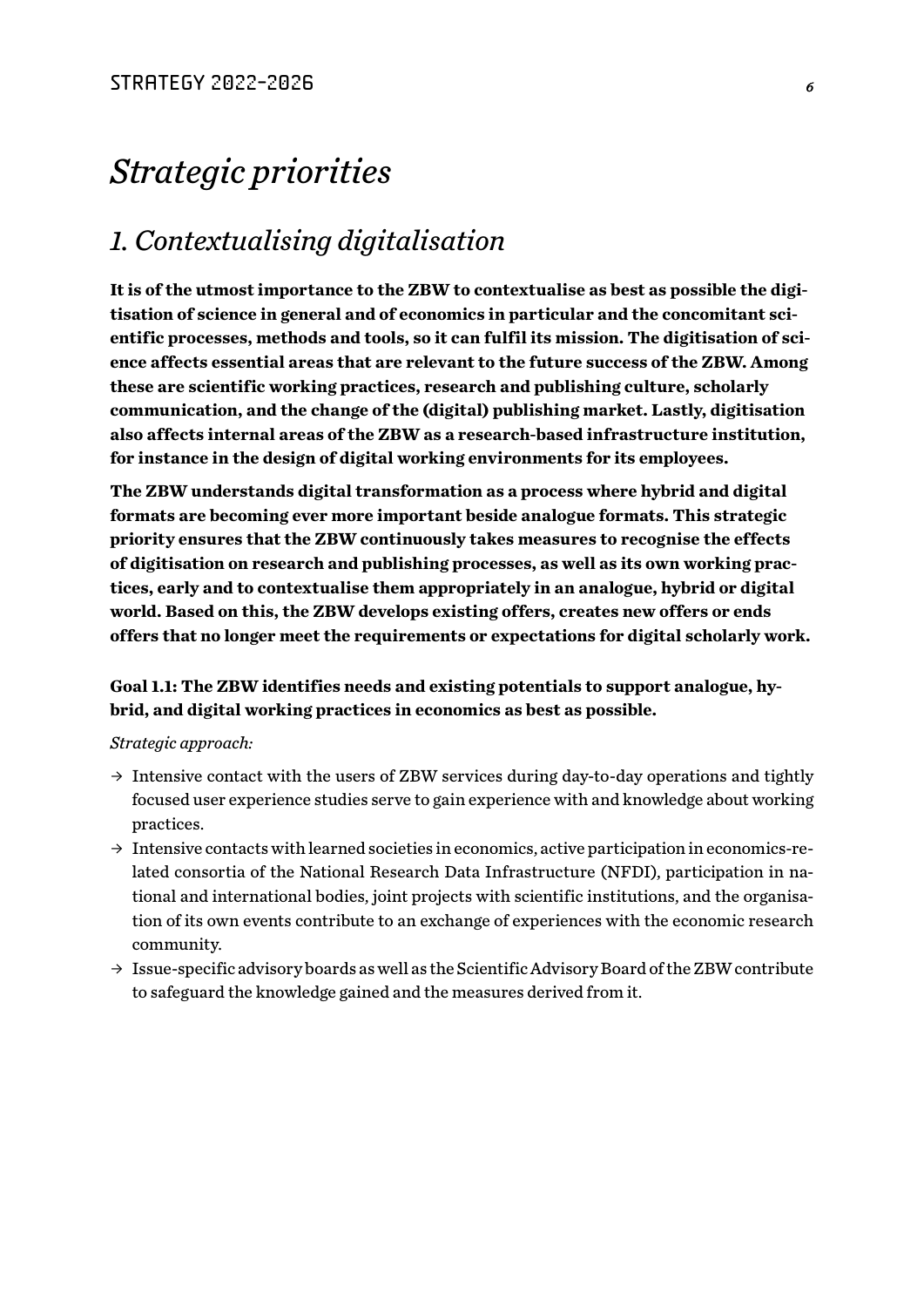#### **Goal 1.2: The ZBW continuously observes the changes in research and publishing processes in economics that arise from digitisation.**

*Strategic approach:* 

- $\rightarrow$  The ZBW carries out research and teaching in the field of "Digital Economics". This produces important findings about changes in the processes of research, publishing, and knowledge transfer in economics.
- $\rightarrow$  Tools are developed that enable the ZBW to be in continuous dialogue with representatives from economics.
- $\rightarrow$  Surveys, analyses of digital environments and platforms, and workshops with the economic research community on digital working practices in economics are conducted.

#### **Goal 1.3: The ZBW positions itself in markets relevant to it and actively links up with stakeholder groups acting in these markets.**

*Strategic approach:* 

- $\rightarrow$  The ZBW carries out research and teaching in the field of "Digital Publishing Markets and Models". This delivers important findings about relevant markets and derives options for positioning the ZBW in these markets.
- $\rightarrow$  Market surveys are conducted, analysed, and measures taken to position the ZBW in its relevant markets with a defined claim.
- $\rightarrow$  ZBW staff actively engage in interest groups that are relevant to their activities.

#### **Goal 1.4: The ZBW regulary reflects on the effects that digitisation has on the working environments within the ZBW.**

- $\rightarrow$  The staff section Human Resources and Organisational Development develops tools to monitor the effects of digitisation on the working environments of the ZBW. Requirements for digital workplaces in the ZBW are derived from the findings.
- $\rightarrow$  All working areas in the ZBW regularly evaluate their workflows and tools with the goal of either digitising them further or adapting them to changes arising from digitisation.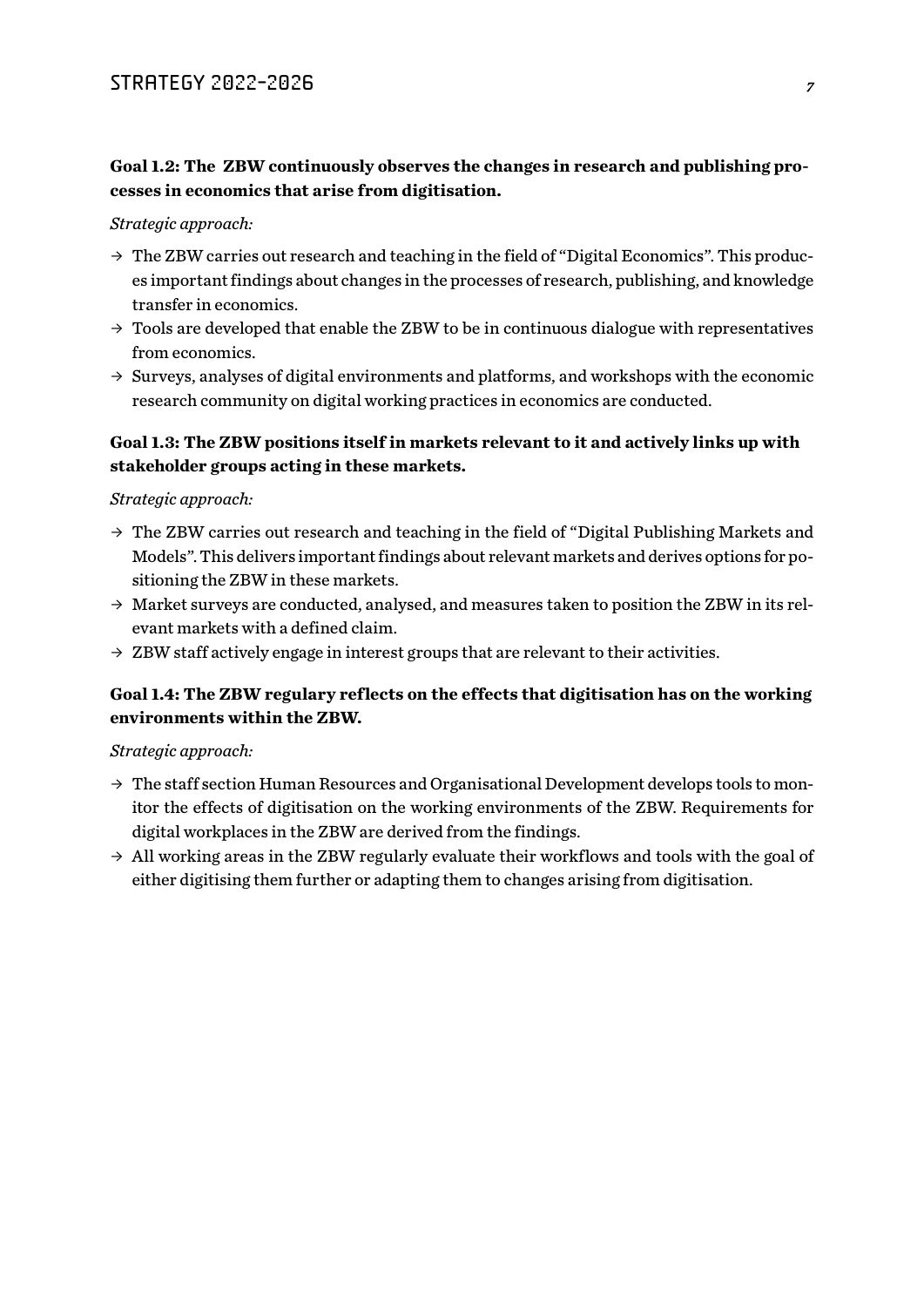### *2. Researching digitisation*

**The digitisation of the science system is not only changing research and publishing processes in economics, but also their publication markets and models. Digitisation also opens up chances and opportunities for digitising existing offers and workflows and for creating new offers for the ZBW's target groups. Digitisation also quickens a change within the science system towards more openness, which can be subsumed under the term of "Open Science".**

**The ZBW actively pursues the principles of Open Science and thus fosters a culture of open access to findings and knowledge, and of open collaboration. To be an active participant in the further development of Open Science, it carries out multiperspectival research in this subject area. This research delivers innovative ideas as well as methods and tools resulting from it, which serve to increase the innovativeness of existing ZBW services or to develop and provide new services. Particular importance thus accrues to the strategically organised transfer of research findings into the services of the ZBW.**

**All research areas at the ZBW strive for the highest level of excellence in their work, are superbly networked nationally and internationally in their respective research community, and maintain cooperations with local universities as well as research groups of other research and information infrastructure institutions.** 

#### **Goal 2.1: Based on a nationally and internationally accepted, multidisciplinary research profile, the ZBW carries out excellent research in the field of Open Science.**

- $\rightarrow$  The framework conditions needed to generate excellent research findings are offered to all researchers.
- $\rightarrow$  In accordance with the key issues paper "Openness as area of action for the ZBW", research findings are made available primarily as "open". Publications in Open Access are published in nationally or internationally renowned conference proceedings and journals. Software developed at the ZBW is published under an open licence in appropriate code repositories.
- $\rightarrow$  The ZBW organises scholarly events in the field of Open Science with an international approach and co-organises other subject-relevant scholarly events.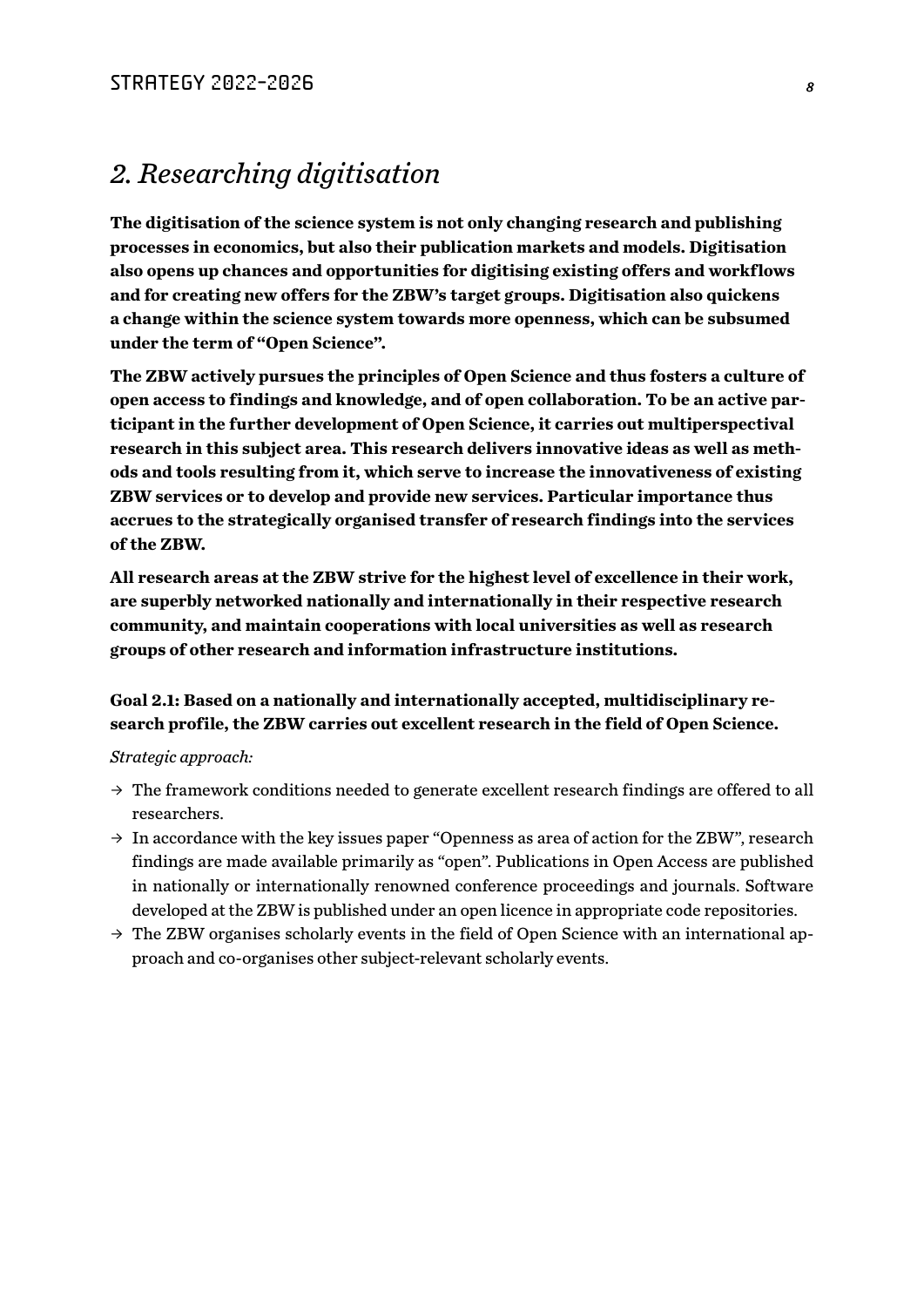#### **Goal 2.2: The autonomous and application-oriented research areas of the ZBW are anchored within the structures of the ZBW, coordinate their work, and find common subjects for it.**

#### *Strategic approach:*

- $\rightarrow$  Depending on the subjects of their research focuses, research areas are anchored within different programme divisions of the ZBW.
- $\rightarrow$  Research areas harmonise and coordinate their research subjects and align them to a research concept within the field of Open Science.
- $\rightarrow$  The national and international networking of the research areas ensures that research findings of the corresponding communities which are relevant to the ZBW are introduced into the programme divisions.

#### **Goal 2.3: The research areas actively contribute to the transfer of research into the ZBW.**

- $\rightarrow$  A concept for research transfer frames the conditions for the successful transfer of research findings into the services and offers of the ZBW.
- $\rightarrow$  Research areas are in continuous exchange with the departments respsonsible for a ZBW service or offer.
- $\rightarrow$  Departments and research areas cooperate in those fields where all identify a high potential for innovating a service or offer.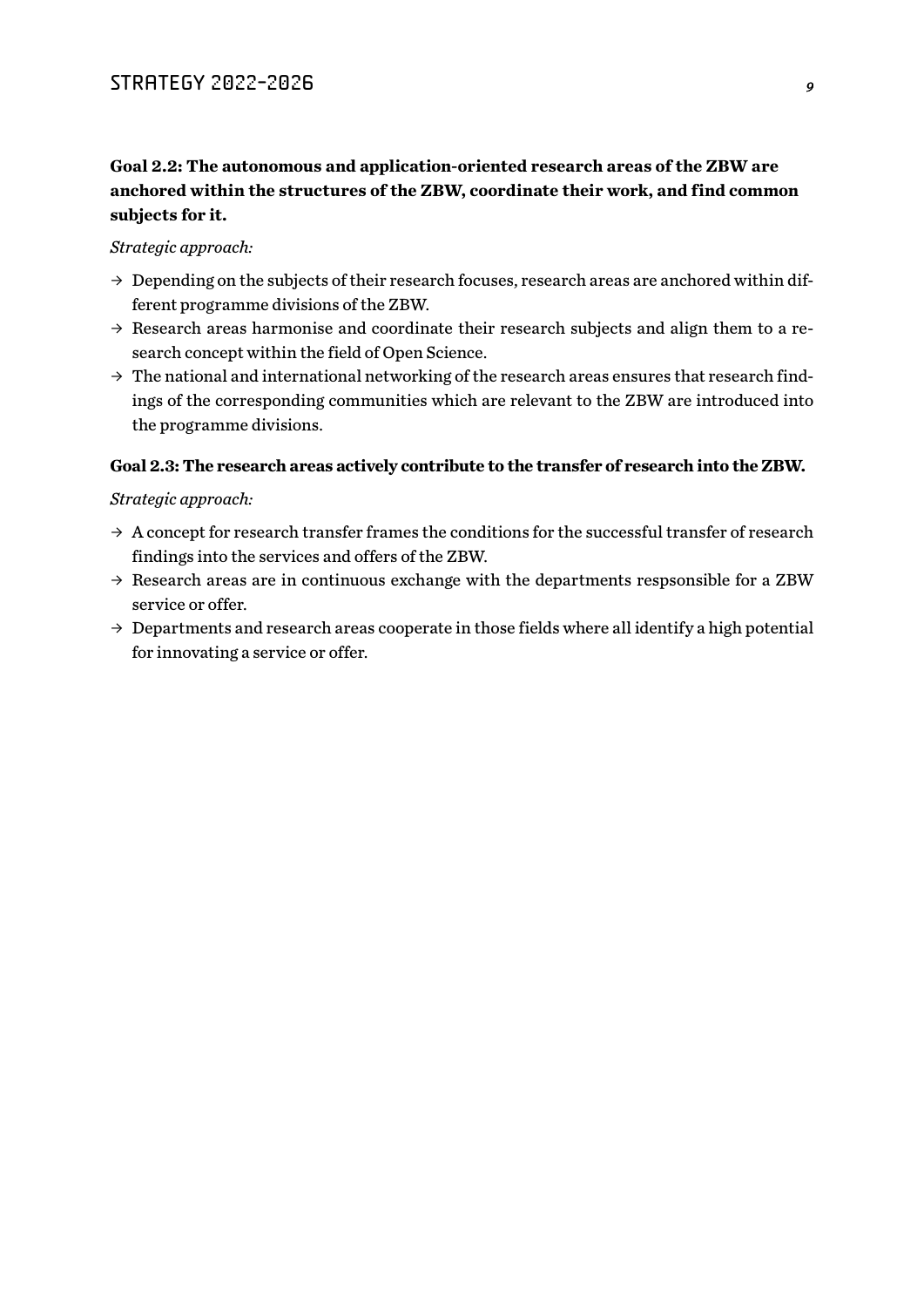## *3. Shaping digitisation*

**The ZBW understands the profound changes concomitant with the digitisation of economics. Based on this knowledge, it contributes to the shaping of the digital change in economics. This applies to the digital transformation process in economics, in particular in relation to digital research and publishing processes, and the resulting consequences for libraries and their range of services. The starting point is the research focus Open Science and its concomitant cultural change towards more openness in science, which for the ZBW always includes opportunities for reusing findings.**

**The ZBW engages proactively for the Open Science transformation of the publishing market in economics. Particular importance is attached to the free and open access to economics-relevant information. Among these are scholarly publications, research data, open educational resources, and research software. Innovative services are designed and offered which position the ZBW as a provider of information resources as well as a curator of publishing processes.**

**The ZBW contributes its experiences, combined with its research-based knowledge, actively to bodies and discourses in science policy at the national, international and European level.**

**Goal 3.1: At the national, international and European level, the ZBW actively contributes to debates in science policy as a recognised partner, especially on the themes of the digitisation of the science system and Open Science.**

- $\rightarrow$  ZBW employees are supported in their efforts to participate nationally and internationally in science policy debates and to collaborate in advisory boards, reviewing boards and other bodies.
- $\rightarrow$  The ZBW engages at different levels in national and international science policy. At the national level, this includes advisory bodies of the Federal and State ministries of science, and of the Federal Ministry for Economic Affairs. At the level of the European Commisson, this includes expert groups or partnerships established between science and the European Commission. At the international level, the focus is on bodies created by the G7 group of countries or intermediary organisations for multilateral science policy.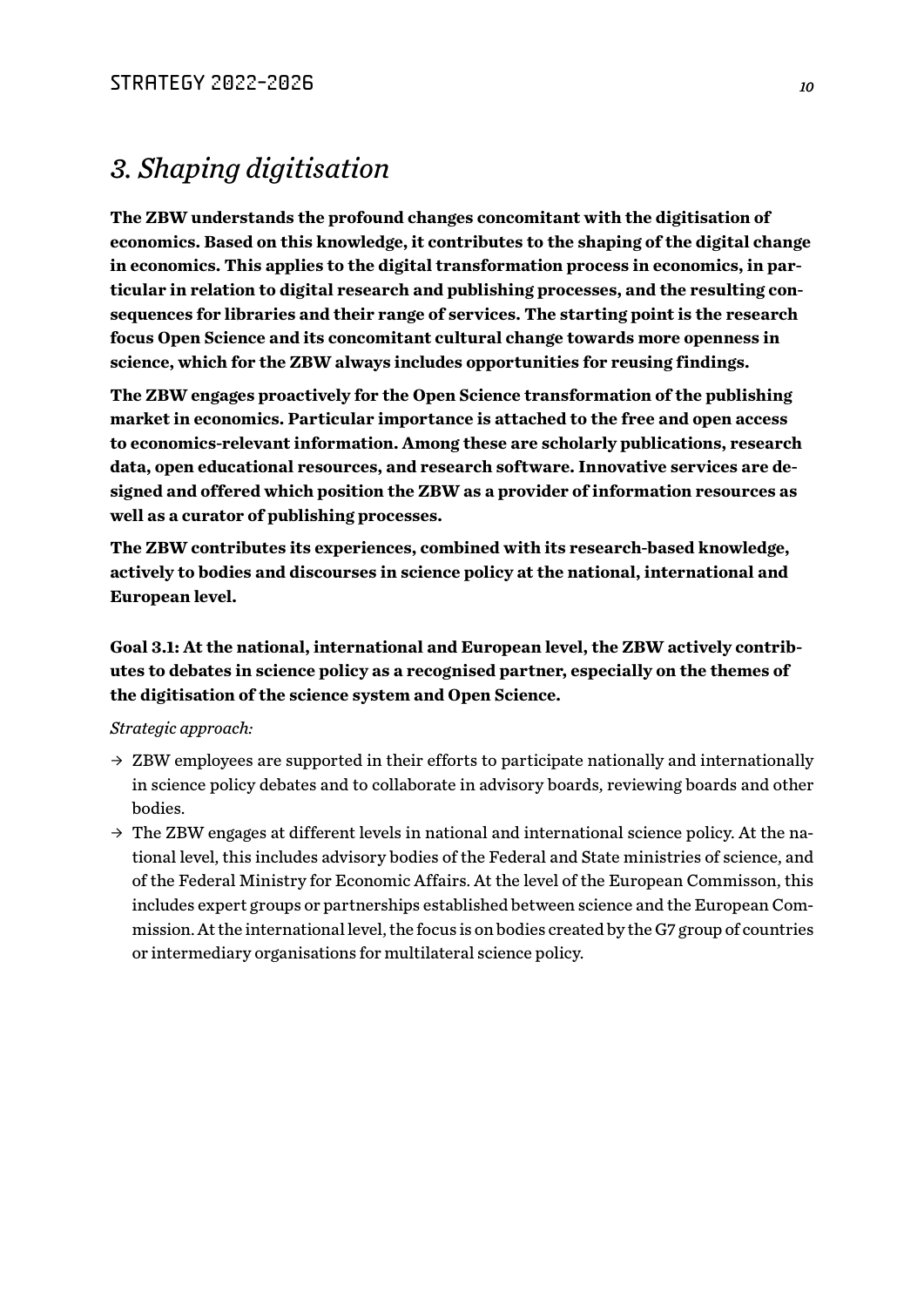#### **Goal 3.2: The ZBW creates open digital accesses to economics-relevant information resources.**

*Strategic approach:* 

- $\rightarrow$  The ZBW actively shapes the transformation towards Open Access by amalgamating licences for barrier-free access to German research output with its national and international dissemination. This increases the visibility of German research output in economics and at the same time widens access to licenced publications from publishing houses in Germany.
- $\rightarrow$  Access to information resources remains based on processing their contents and ensuring their long-term availability. For both, new technological developments are continuously evaluated and adopted.
- $\rightarrow$  The ZBW advocates an open design for national delivery systems regarding the provision of electronic publications.
- $\rightarrow$  The automatic creation of formal and content-descriptive metadata is increased to master the growing number of scholarly publications, and to index aggregated metadata from different sources as comprehensively and purposefully as possible.
- $\rightarrow$  For the purpose of discovery, metadata of information resources are processed in ways that correspond to modern requirements for machine-readability.
- $\rightarrow$  The persistent availability of digital information is ensured primarily through (retro)digitisation and long-term preservation.
- $\rightarrow$  For future space requirements of analogue holdings, strategic collection care takes into consideration the transformation towards digital information and ensures a future-proof analogue collection.

#### **Goal 3.3: The ZBW ensures that its offers are future- and user-oriented and open for reuse.**

- $\rightarrow$  The portal EconBiz is built up into one of the internationally leading research tools for economics. A user advisory board and other dialogue formats ensure that both contents and functionalities fulfil the expectations of users. Research-based, innovative, and Open Science-supporting features complement the service portfolio after positive evaluation.
- $\rightarrow$  The publication server EconStor is built up into one of the internationally leading Open Access repositories in economic research. The monitoring of essential indicators, annual user workshops, and other dialogue formats ensure regular consultation with the interests of the community. The link-up with bodies and networks in science policy also ensures that the corresponding requirements relating to Open Access transformation are addressed.
- $\rightarrow$  The ZBW-owned knowledge organisation systems are closely harmonised with the current needs und the research behaviour of the economics community, both regarding themes and subjects. They set national and international benchmarks for future-oriented content-related retrieval and description of information objects in economics.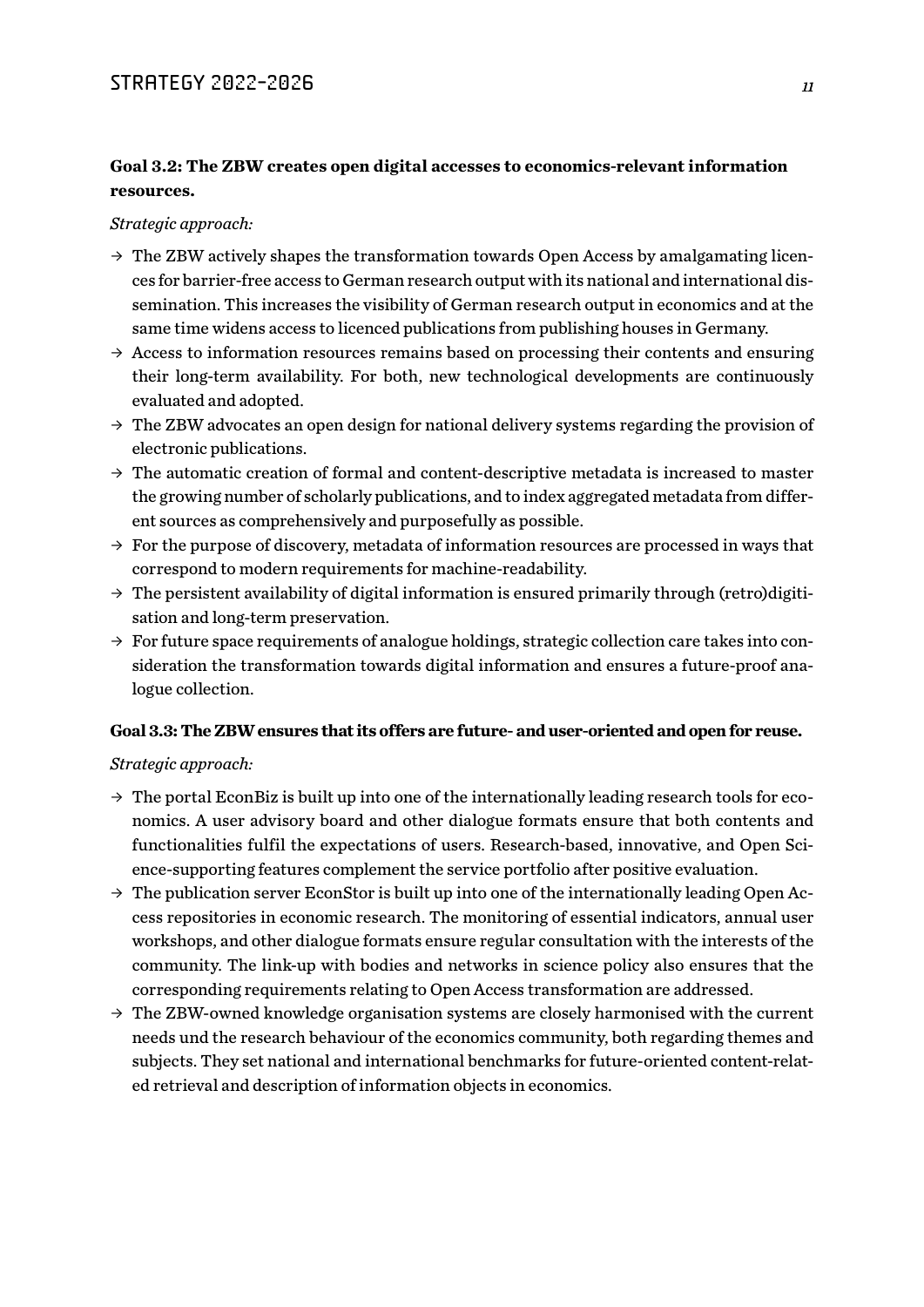- $\rightarrow$  Through its engagement in the economics-relevant NFDI consortia KonsortSWD and BERD@NFDI, the ZBW develops a future-oriented and open service portfolio for research data management in economics. Selected services are transferred to permanent operation in agreement with the economics community.
- $\rightarrow$  User areas are developed into hybrid learning spaces to provide users with a digital, self-organised learning environment in analogue and digital space.

#### **Goal 3.4: The ZBW supports the Open Science transformation in economics.**

#### *Strategic approach:*

- $\rightarrow$  The ZBW offers a central access point with information, tools etc. for Open Science to researchers in economics and enlarges it continually.
- $\rightarrow$  Workshops, panel discussions etc. on Open Science topics are organised regularly at economics conferences and with the economics community.

#### **Goal 3.5: The ZBW supports and curates publishing processes of economic content while observing Open Science principles.**

- $\rightarrow$  The Open Access journals Wirtschaftsdienst and Intereconomics change their publishing processes from "print first" to "online first".
- $\rightarrow$  EconStor as a subject-specific Open Access repository bundles and disseminates freely accessible publications from economic research. In the process of Open Access transformation it integrates more and more publications for which all access barriers have been removed by agreement with publishing houses.
- $\rightarrow$  The ZBW positions itself as a permanent and reliable infrastructure partner in the economics-related consortia of the National Research Data Infrastructure. Its services for research data management include the search, storage and long-term preservation, publication, and documentation of research data.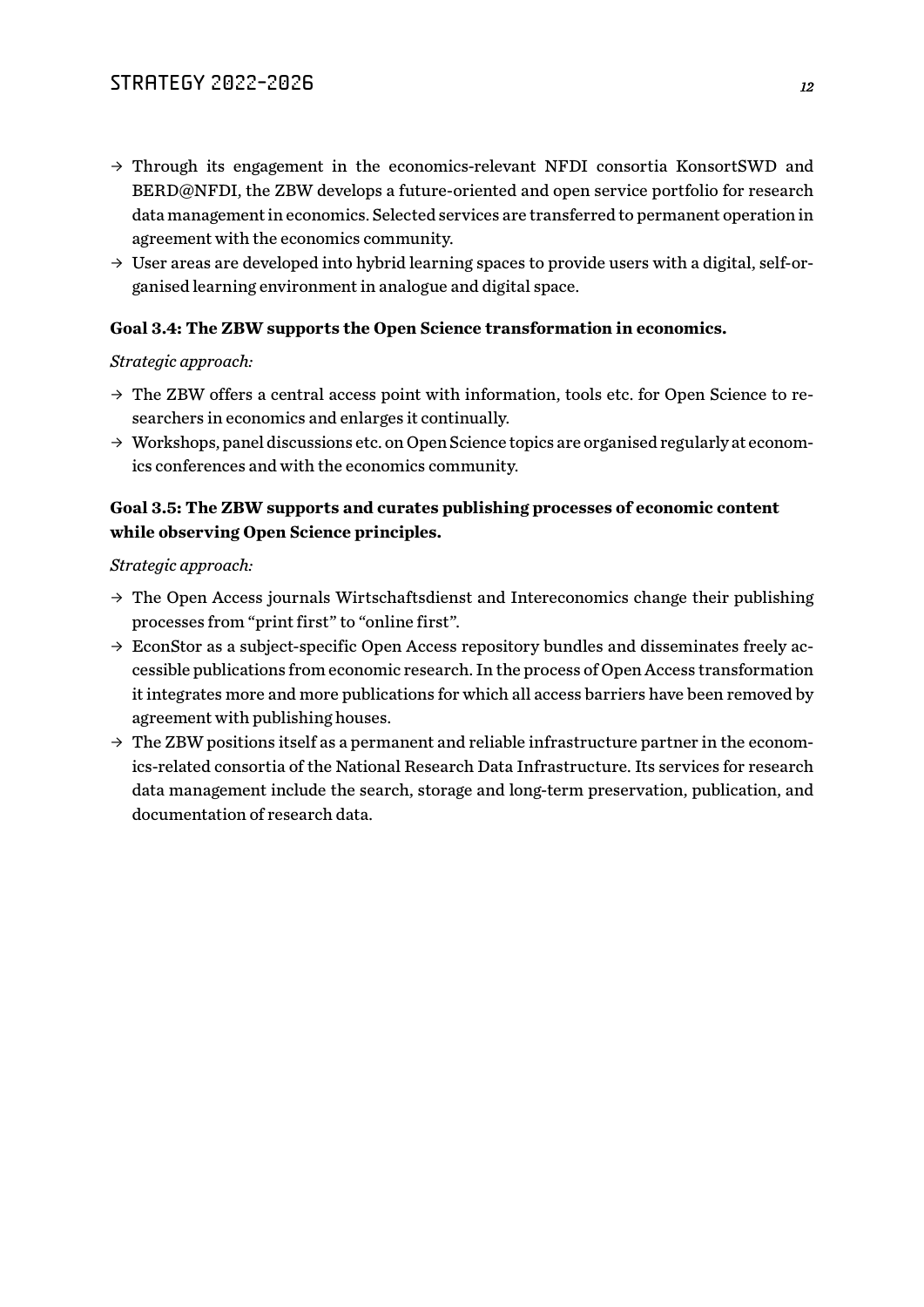## *4. Qualifying for digitisation*

**The digitisation of the science system requires a permanent further development of the (digital) skills of ZBW staff. The main components are user-oriented thinking and acting, the understanding of digital technologies and tools, agile operations, modern methods of project control, and management. In this context, the ZBW supports the active efforts of its employees for goal-oriented development.**

**The ZBW sees itself as a flexible and agile organisation which continually recognises needs for change, evaluates them against the background of optimally fulfilling its mission, and implements them. Individual life-long learning and personal development, as well as organisational development, are essential and indispensable for the continuous development and renewal of the ZBW's offers.**

**The transfer of knowledge and experience around the digitisation of the science system is a particular concern of the ZBW. Therefore it supports its target groups actively.**

#### **Goal 4.1: The ZBW empowers its employees to actively shape the digital transformation of the ZBW and all resulting changes.**

- $\rightarrow$  Fostering employees' digital understanding supports curiosity and comprehension of connections that may arise in the working environment through digitisation. It enables them to think and act openly and actively in a dynamic digital environment. It strengthens everyone's active role within the organisation.
- $\rightarrow$  The attractiveness and transparency of academic career paths are increased to promote early career researchers. Scientific training is maintained at a high level; attractive career structures and market-driven professional perspectives are created.
- $\rightarrow$  The promotion of employees' (digital) skills is accompanied by enabling managers to recognise and promote the individual potentials and skills of employees, to strengthen the autonomy of employees, and to model and advance an open, innovation-friendly learning culture.
- $\rightarrow$  Employees are developed in accordance with their individual skills and thus prepared for changes and new activities in both the analaogue and digital worlds.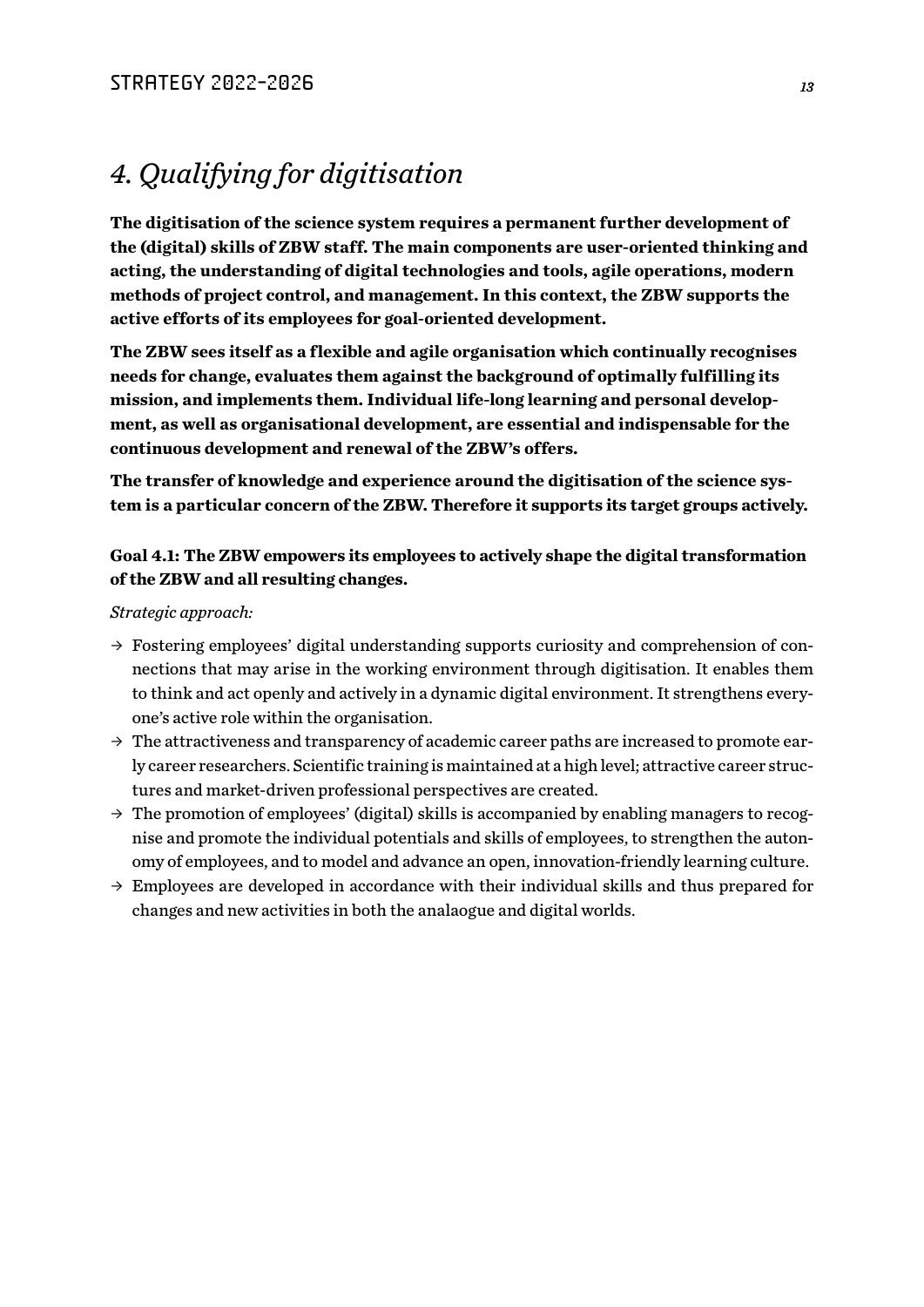#### **Goal 4.2: The ZBW provides digital working environments and digital training offers for its employees.**

#### *Strategic approach:*

- $\rightarrow$  The chances arising from digital change are used for a continuous developmnt of working environments. By using digital tools and technologies, administrative workflows are oriented more efficiently and working environments more flexibly towards new requirements.
- $\rightarrow$  Based on digital working environments, working processes are developed and digitised continuously. Digital communication is one of the key aspects in this. For this, software and tools are applied that enable and extend barrier-free and simple communication and collaboration.
- $\rightarrow$  The portfolio of digital training offers is adapted continuously to new requirements. This gives employees and managers a perfect fit for their development (individual blended learning) in an environment where learning and working is fun. The increased flexibility of workplace and workspace is taken into account.

#### **Goal 4.3: The ZBW uses digitisation to establish itself as a regionally and nationally attractive employer.**

*Strategic approach:*

- $\rightarrow$  The ZBW targets digital channels in its personnel marketing to gain the early attention of potential employees.
- $\rightarrow$  The growing digitisation is used to develop the welcoming culture of the ZBW. Virtual formats, e.g. for onboarding, serve to dismantle barriers to entry for all colleagues, and to foster a sense of belonging to the ZBW actively and from the beginning.
- $\rightarrow$  With increasing digitisation, the flexible and family-friendly framework is enlarged, focusing on access to digital tools, technologies, and resources for all. The flexibilisation of working time and workspace plays an important role regarding a work-life balance.
- $\rightarrow$  The ZBW encourages its employees to engage in national and international bodies, working groups and associations.

#### **Goal 4.4: The ZBW actively contributes to the development of digital skills, both in the economic research community and the library world.**

- $\rightarrow$  Offers for developing digital skills, especially among early career researchers, are aimed at the economic research community. The focus is on managing research data and providing information literacy.
- $\rightarrow$  Multiplicators within the library world are supported with supplementary services in their teaching of digital skills for searching, accessing, and evaluating information.
- $\rightarrow$  ZBW employees engage nationally and internationally in working groups and bodies addressing digital skills and thus actively shape the conditions for acquiring these skills.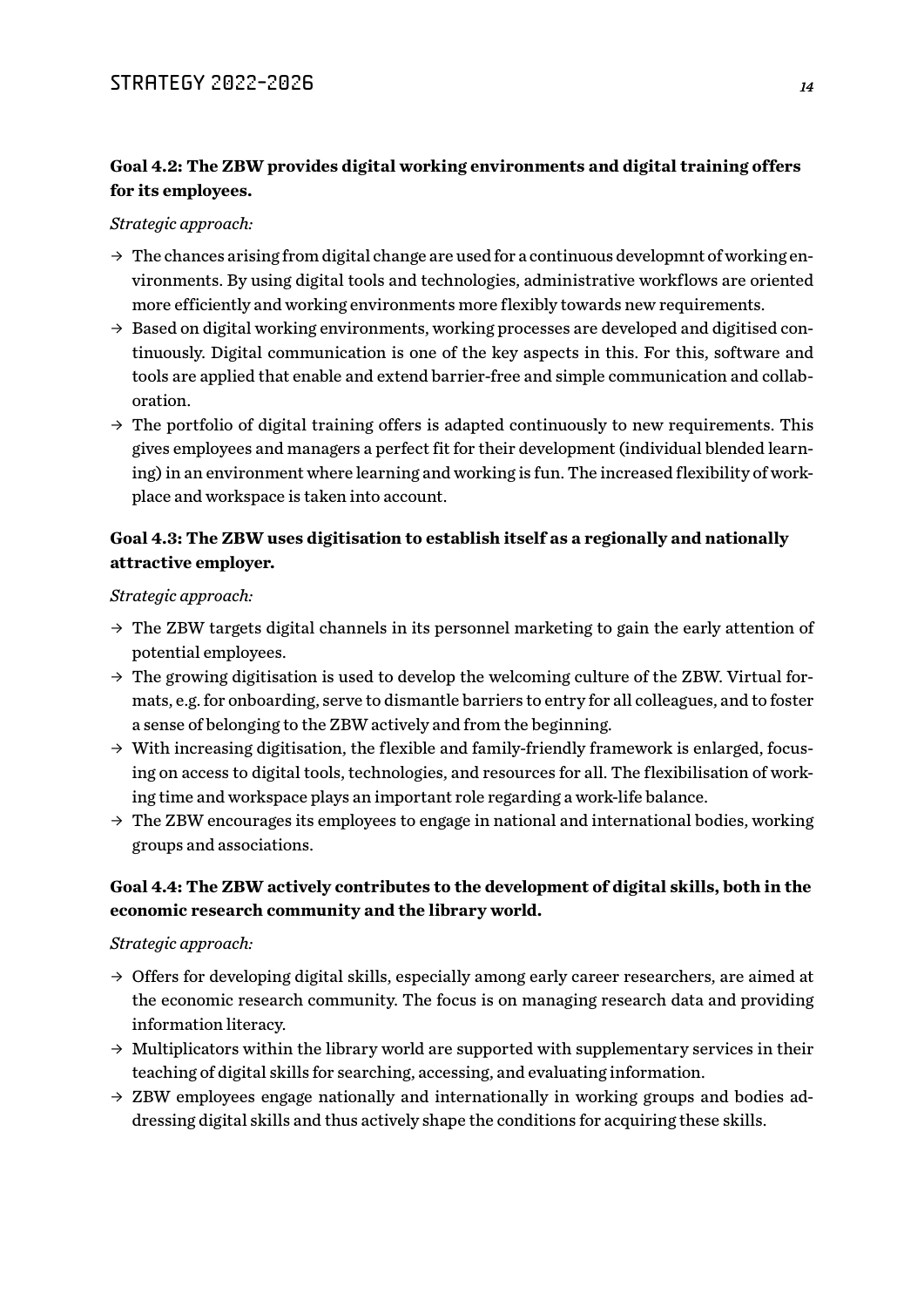# *Cross-cutting issues*

**Below are listed the cross-cutting issues that guide all activities in and with the ZBW.**

#### *Openness*

**The ZBW defines openness as practices and processes which foster participation and collaboration, accessibility and reuse, transparency and reproducibility. In accordance with this, collaborative work within the ZBW and with the ZBW is done openly wherever possible. Open, collaborative working is preferably supported by such digital tools that enable openness in the production as well as in the provision of products and results.**

#### *Knowledge transfer*

**It is a matter of utmost concern to the ZBW to transfer its ow, and the economics community's knowledge, into the non-academic world, to increase society's ability for reflection and innovation. Such transfer activities promote the application of knowledge in other areas of society. Knowledge transfer also serves to ensure the quality of research processes by critically questioning gained knowledge and reflecting it through dialogue with different target groups. Lastly, such knowledge transfer with the non-academic world reveals information needs and problems to the ZBW which it can integrate into its research projects and the innovation projects for the development of its services.**

#### *Internationalisation*

**The ZBW is part of international networks, oriented internationally. An essential element of its global orientation and development is internationalisation which touches all areas.**

#### *Networking*

**The ZBW fufils its tasks in a close and long-established network of nationally important institutions. Among these are learned societies of economics and business studies, libraries and library networks, the Leibniz Association, and institutions of tertiary education, especially those in the ZBW locations of Hamburg and Kiel. The ZBW maintains and continually enlarges international networks and partnerships with renowned institutions all over the world, and engages in supranational advisory bodies for science policy. National and international networking enable the ZBW to conduct a continuous watch of markets and competitors with the express goal of discovering disruptive innovations, such as new competitors from other sectors, as early as possible.**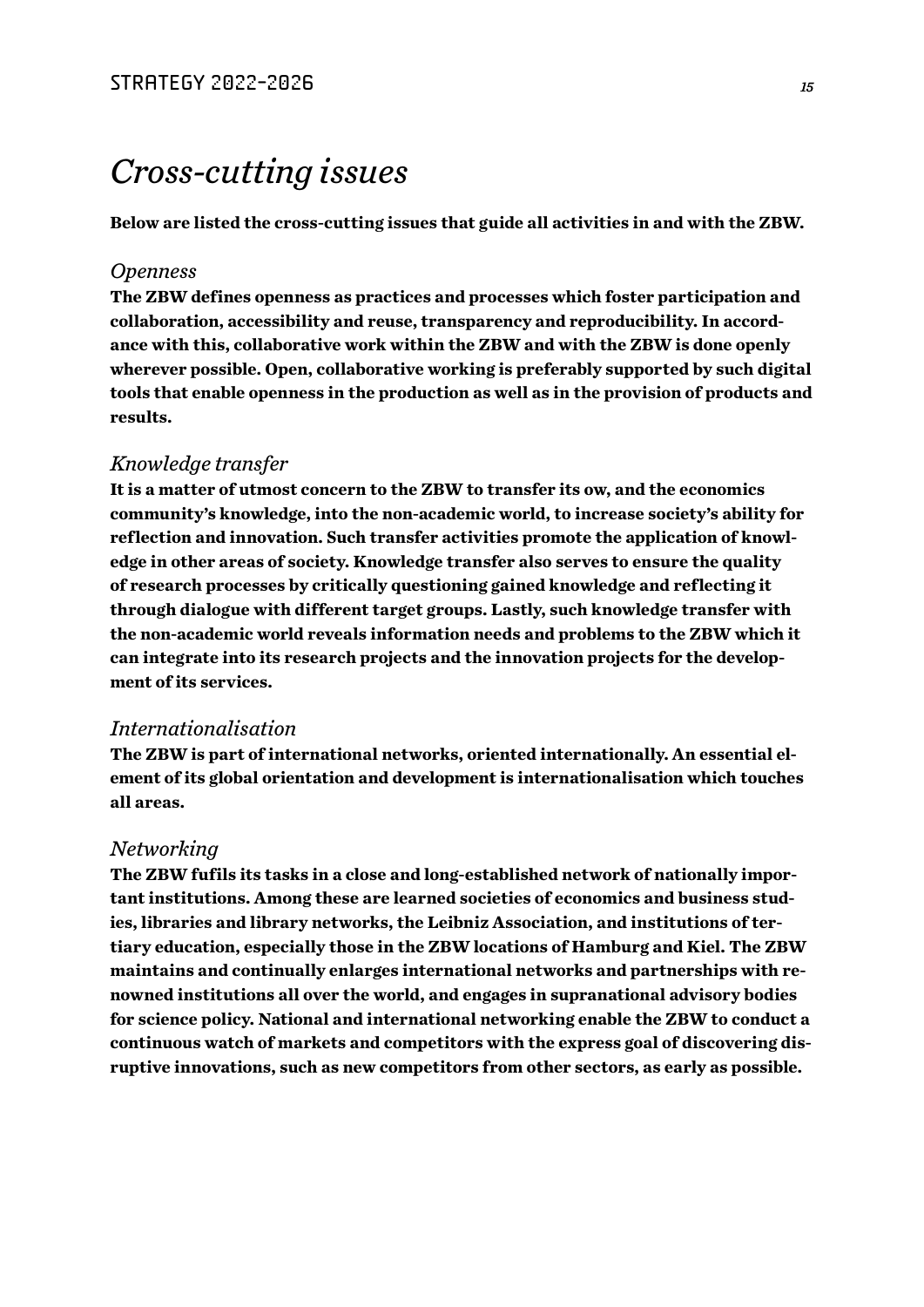#### *Equal opportunities and diversity*

**The ZBW actively supports the equality of all genders and the appreciation of diversity. Recognising the chances and opportunities offered by digitisation for the (professional) equality of all employees and setting early impulses for using them is actual practice at the ZBW. Family-oriented human resources policies are also important at the ZBW. Shaping the continuing digital transformation process, and adapting it to the needs of diverse gropus of persons, is a task which is supported by all areas of the ZBW equally.**

#### *Sustainability*

**The ZBW sets high targets for sustainability and is guided in this by the 17 Sustainability Goals of the UN. This includes the sustainability of its holdings and services, the role of the ZBW as an attractive, permanent and reliable employer, the ecological sustainability, and the sustainability of its research and operational processes.**

#### *Compliance*

**The ZBW sets high targets for compliance, i.e. rules for complying with laws, e.g. on data protection, or guidelines, e.g. for good scientific practice.**

# *Facts and figures*

**The ZBW holdings comprise 4.42 million media units and it provides access to 2.4 million electronic documents. In 2020, the number of supraregional downloads of digital full-texts was 12.3 million (2019: 9.6 million). The ZBW has almost 300 employees to fulfil its statutory tasks and receives annual funds to the amount of nearly 27 million Euros from the Federal Government, the State of Schleswig-Holstein, the Free and Hanseatic City of Hamburg, and from other German states. In addition, the ZBW records third-party funds to the amount of 1.5–2 million Euros annually.**